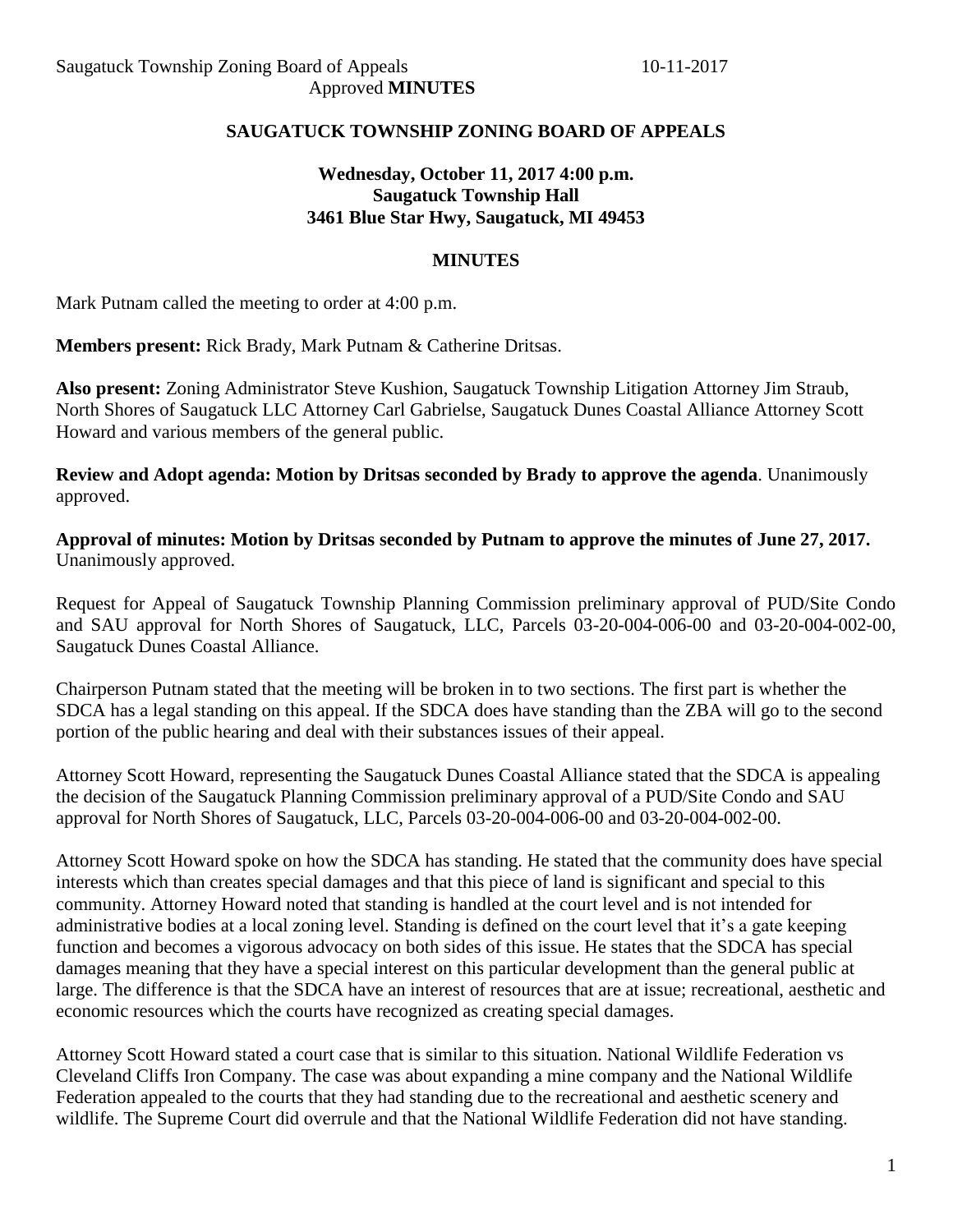## Saugatuck Township Zoning Board of Appeals 10-11-2017 Approved **MINUTES**

Attorney Scott Howard had affidavits from Patricia Birkholz, Diane & Kathy Bily, Mort Van Howe, Mike Johnson, Dave Engel, Chris Deam & Liz Engel that have unique interests in this development.

Attorney Carl Gabrielse, representing the owner and developer of North Shores of Saugatuck LLC, stated that the SDCA are opposed of any development. The SDCA contested it at the Planning Commission, ZBA and the Circuit Court. Attorney Gabrielse states that the SDCA are not an aggrieved party which means they would lack standing. Attorney Gabrielse questioned on who can initiate the process of the appeal to the ZBA. In 2013 the same appeal was brought to the Planning Commission for the decision of an approved preliminary PUD on the same property. The Zoning Board of Appeals concluded that SDCA and the Bily family did not have standing to appeal the decision of the Planning Commission. The Zoning Enabling Act states that the appeal must be taken by a person that is aggrieved. In 2015 the appeal for the same property went to Circuit Court and was determined that the SDCA did not have special damages and did not have standing. Attorney Gabrielse stated that the SDCA argues that it is entirely different projects. Attorney Gabrielse pointed out that the negative impacts from the SDCA are not different from either project. Allegations by the SDCA are similar regardless of the differences of the development.

Attorney Howard reiterated that there is standing beyond a reasonable doubt. The SDCA have rights with special interest. Attorney Howard stated that there are differences in the projects. The project now consists of dredging 160,000 tons of sand and a boat basin with river frontage which was not part of the previous development.

## **Public Comments and Correspondence:**

Chairperson Putnam opens the floor up to the public and asked that they state your name, address and if you received a notice in the mail regarding this hearing and that public comment is based only on standing.

- 1. Patty Birkholz, 3413 64<sup>th</sup> St. Saugatuck twp, no notice received. Concerned about the channel changing the echo system dramatically.
- 2. Dave Burdick, 385 Fremont, Douglas, no notice received. Zoning Board of Appeals should have separate powers than from the Planning Commission board.
- 3. Jon Helmrich,  $3522.64^{\text{th}}$  St. Saugatuck twp, no notice received. Channel is very narrow.
- 4. Suzanne Dixion, 797 Center St. Douglas, no notice received. Concerned on water quality and temperature involving the sturgeons.
- 5. Dayle Harrison, 3108  $62<sup>nd</sup>$  St. Saugatuck twp, no notice received. Believes it is not consistent to the Zoning Ordinance. Circuit court should decide if the SDCA has standing.
- 6. Larry Dickie, 6108 Old Allegan Rd. Saugatuck twp, no notice received. Zoning Board of Appeals made a mistake from the last standing regarding this development.
- 7. Steve McKown, 2845 Lake Breeze Dr. Saugatuck twp, no notice received. Concerned about environmental issues. Believes Circuit court defines standing differently than the Zoning Board of Appeals. Believes the 2013 decision by the ZBA was a mistake.
- 8. Laura Judge, 6510 Oakwood Ln. Laketown twp, no notice received. Will have effect on the public trust and the FDCA.
- 9. Jim Cook, 3507 64<sup>th</sup> St. Saugatuck twp, no notice received. Feels that every township resident is a coowner of the state park which is adjacent to the project.
- 10. Liz Engel, 3041 Indian Point Rd. Saugatuck twp, no notice received. Concerns regarding the dredging and feels her and her husband would be affected by that because of their livelihood.
- 11. Dave Engel, 3041 Indian Point Rd. Saugatuck twp, no notice received. Charter boat captain and it would have a negative impact on him and his family. His concerns are safety based on the Deep Harbor marina development and also the increase of the traffic on the water.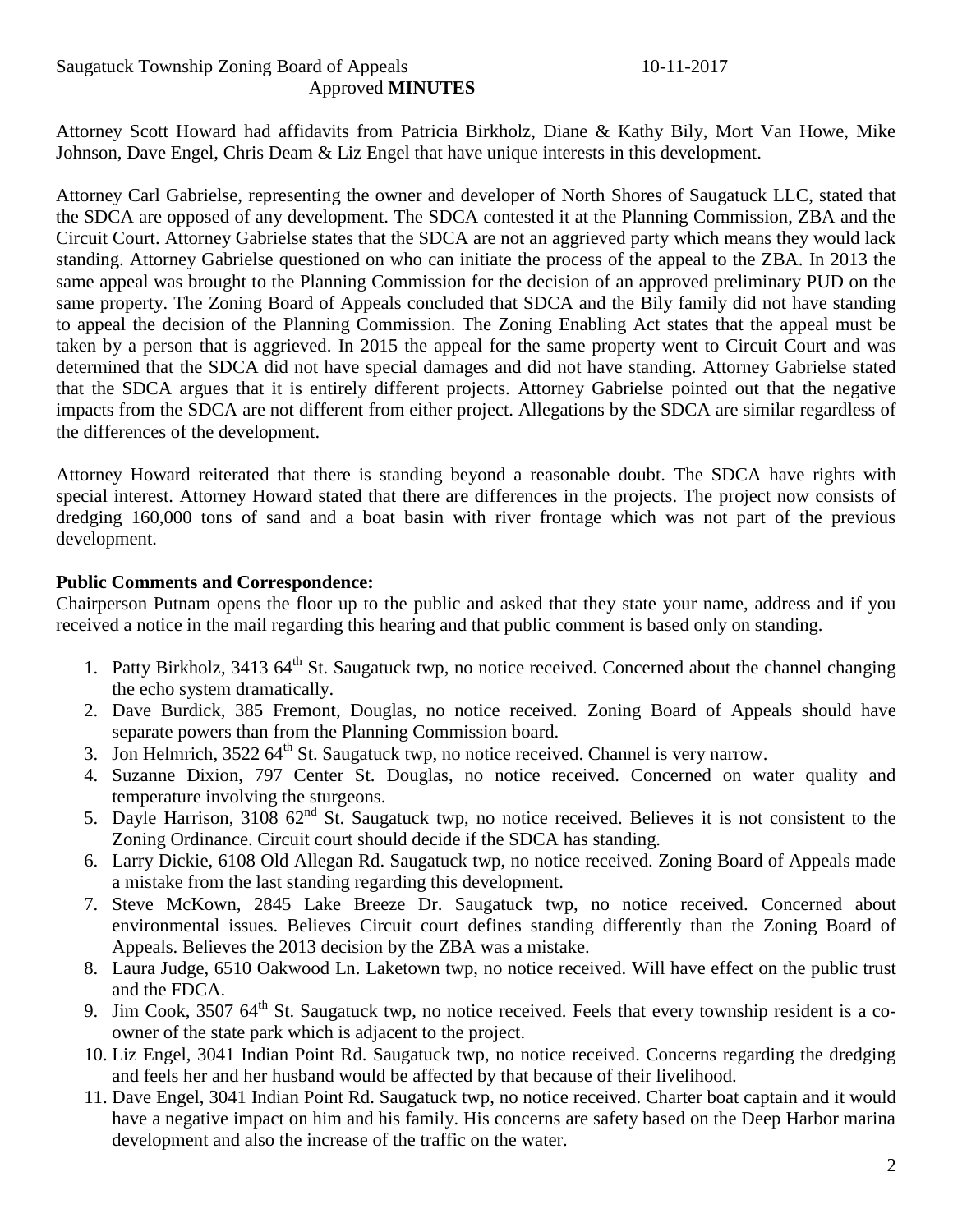#### Saugatuck Township Zoning Board of Appeals 10-11-2017 Approved **MINUTES**

12. Cynthia McKean, 1000 Mason St. Saugatuck, no notice received. What the Planning Commission did was illegal.

Attorney Gabrielse addressed the public responses that their concerns were not based on standing.

Attorney Howard acknowledges that he was not sure who had standing if the SDCA had not been heard. He stated that there is a threshold when it comes to this level of government and Circuit court. Aesthetic, recreational, commercial interest gives you standing which the SDCA is referring to for their special damages and concerns.

Attorney Straub reaffirmed that there is no case law or statutory citation that says there is no difference between this body and the Circuit court pertaining to standing. Attorney Straub clarified that this Zoning Board of Appeals has the capacity as a quash jurisdiction.

13. Marcia Perry, 6248 Blue Star Hwy. Laketown twp, no notice received. Protecting the SDCA interest.

Close public hearing at 5:20 pm.

Chair Putnam asked ZA Kushion if he thought there were any changes from the 2013 hearing issue. ZA Kushion believed that they are very similar. The Bily parcel is further away from this development than the previous request and believed that the natural area was about the same distant as before.

Katherine Dritsas supports the SDCA standing at the local level. She believes the people have the right to express their issues.

Chair Putnam feels that if we support the SDCA standing, it would mean going against the Circuit court decision in 2013.

Rick Brady stated that looking at the guidelines at today's standpoint would determine that the SDCA would not have legal standing.

Chair Putnam stated he would have a struggle with reversing what had happened in 2013. Concern is that the courts have already upheld it and feels that nothing has changed from before.

Attorney Straub stated that he has a proposed resolution to deny standing and a proposed resolution to grant standing. He stated that the board needs to make a motion and someone to support one of these proposed resolutions.

Dritsas made a motion to grant the standing for the SDCA. No support.

Brady made a motion to deny standing, supported by Putnam.

Attorney Straub read the proposed resolution to deny standing that would be inserted into the minutes.

Attorney Straub stated that the board could make changes to the resolution and then make a formal vote on the resolution.

#### **Motion by Brady, seconded by Putnam to deny standing. Motion passes 2-1.**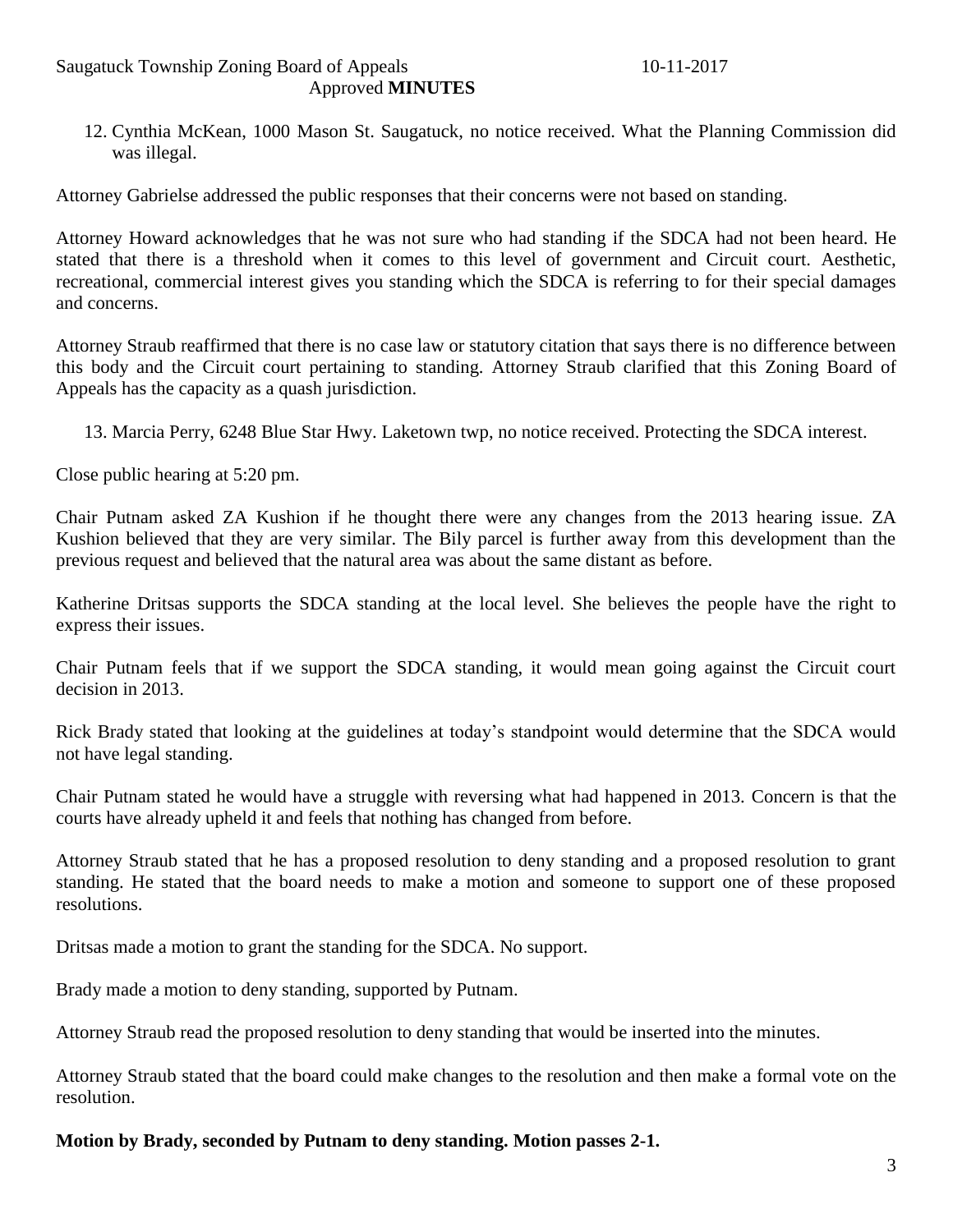**Motion by Brady, seconded by Putnam to deny the standing on this appeal as stated in the resolution. Roll call vote: Brady yes, Putnam yes, Dritsas no.**

## **Motion by Putnam to adjourn meeting, Dritsas seconded.**

There being no further business meeting adjourned at 5:47 pm.

\_\_\_\_\_\_\_\_\_\_\_\_\_\_\_\_\_\_\_\_\_\_\_\_\_\_\_\_ Lori Babinski, Recording Secretary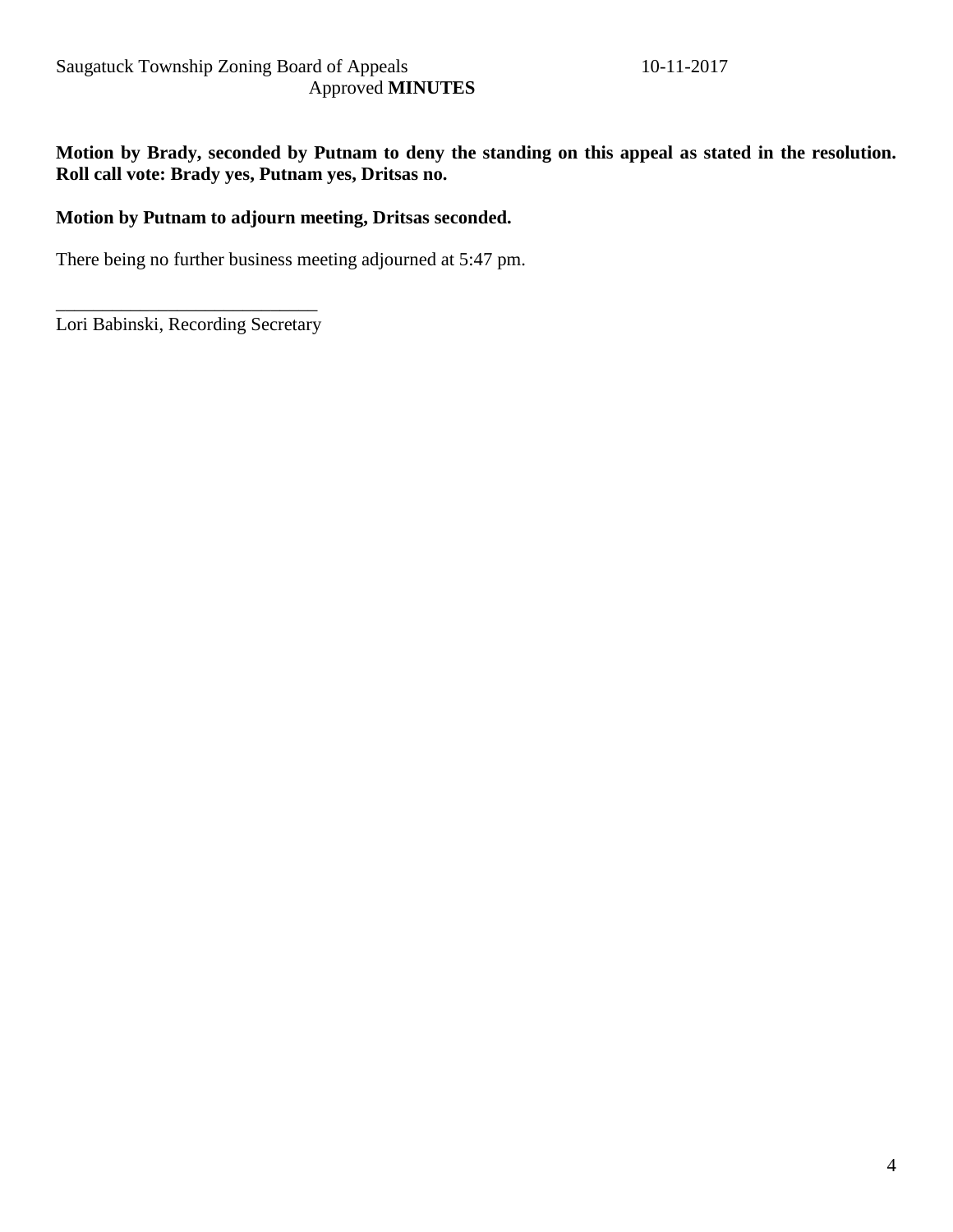#### **SAUGATUCK TOWNSHP** COUNTY OF ALLEGAN, MICHIGAN . ZONING BOARD OF APPEALS

#### **EXCERPT OF MINUTES**

This is an excerpt of minutes from a meeting of the Zoning Board of Appeals of Saugatuck Township (the "Township"), held at the Saugatuck Township Hall, 3461 Blue Star Highway, Saugatuck, Allegan County, MI 49453, on the 11th day of October, 2017, at 4:00 p.m.

Mark Putnam, Rick Brady and Catherine Dritsas Present:

The following Resolution was offered by  $R$  ( $C_{\mathcal{K}}$   $\mathcal{B}_{RAD}$ y and supported by MARK PUTNAM

# RESOLUTON TO DENYING STANDING TO THE SAUGATUCK DUNES COASTAL ALLIANCE

WHEREAS, on April 26, 2017, the Saugatuck Township Planning Commission ("Planning Commission") granted preliminary site plan approval for a planned unit development ("PUD") and also for a special approval use ("SAU") by North Shores of Saugatuck, LLC ("North Shores") for a PUD development condominium project and SAU to develop a boat basin with docking facilities; and

WHEREAS, on July 3, 2017, the Saugatuck Dunes Coastal Alliance ("SDCA"), filed an appeal of the Planning Commission's April 26, 2017 decision; and

WHEREAS, on October 11, 2017, the Saugatuck Township Zoning Board of Appeals ("Zoning Board of Appeals") held a public hearing concerning whether or not the SDCA had standing to appeal the Planning Commission decision to the Zoning Board of Appeals; and

WHEREAS, the Zoning Board of Appeals carefully listened to the comments made at the public hearing on October 11, 2017; carefully considered the written materials submitted on behalf of the SDCA in support of standing; carefully considered the written materials submitted by North Shores against standing; carefully considered the provisions of the Michigan Zoning Enabling Act and the Zoning Chapter of the Township's Code of Ordinances ("Zoning Chapter") relative to standing; and carefully considered written confidential communications from Township counsel concerning this matter; and

WHEREAS, the Zoning Board of Appeals takes note that the Saugatuck Township Zoning Board of Appeals, after a public hearing held on April 4, 2013, denied standing to the SDCA and the Bily family, who own property at 3524 Dugout Road, regarding an appeal from a December 17, 2012 Saugatuck Township Planning Commission decision granting preliminary site plan approval to a condominium development proposed by Singapore Dunes, LLC, on a portion of the property that North Shores LLC now owns; and

 $\mathbf{r}_0$ 

f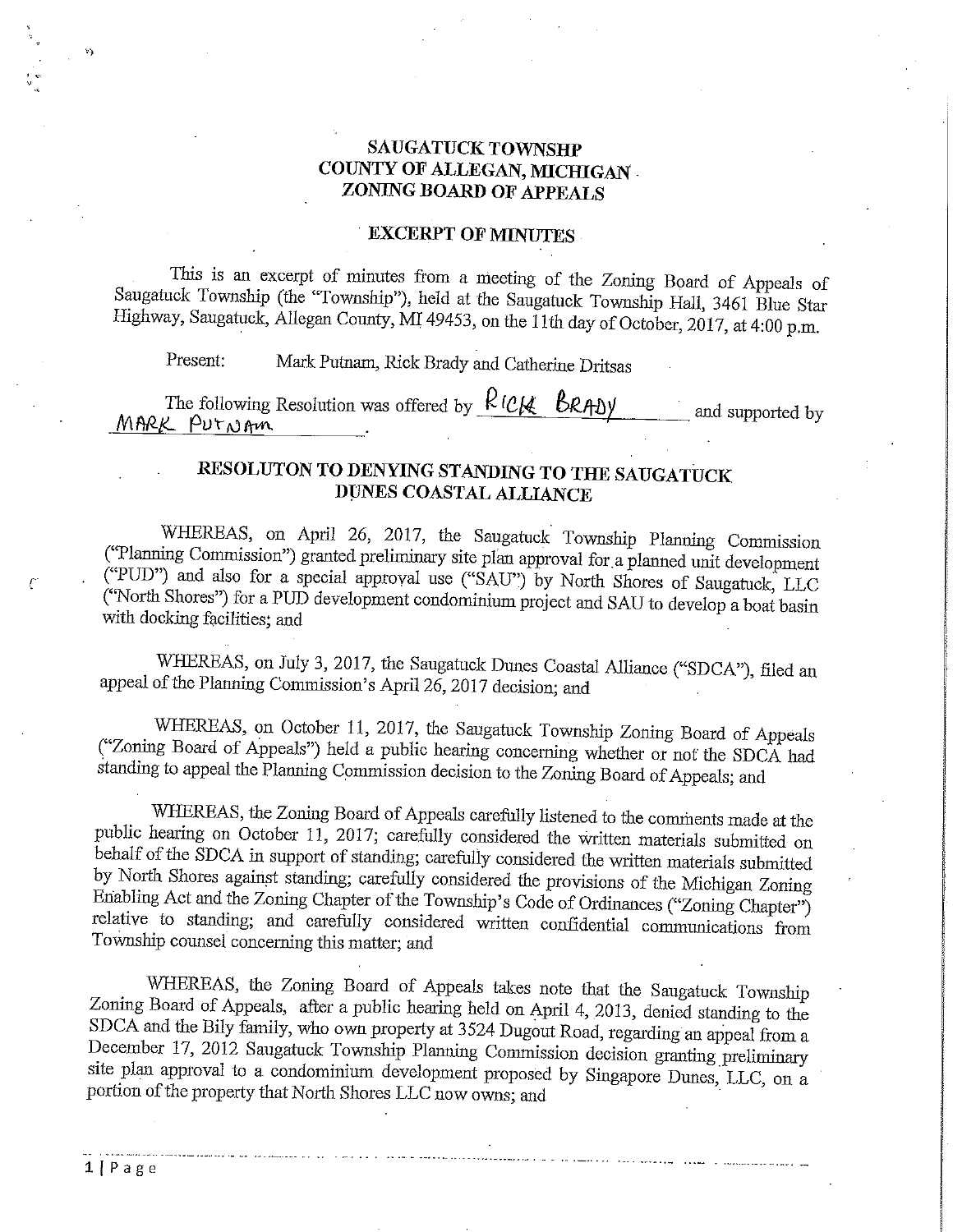WHEREAS, the Zoning Board of Appeals takes note that on February 6, 2015, the Allegan County Circuit Court issued an opinion and order finding that SDCA lacked standing to appeal actions of the Michigan Department of Environmental Quality's ("MDEQ") with respect to the proposed construction of a road traversing the property that North Shores LLC now owns; and

WHEREAS, the Zoning Board of Appeals is aware that the SDCA has filed an appeal of the Planning Commission's April 26, 2017 decision with the Allegan County Circuit Court; and

WHEREAS, the Zoning Board of Appeals is aware that counsel for Saugatuck Township filed a Motion to Dismiss the SDCA appeal to the Circuit Court asserting that the SDCA lacked standing; and

WHEREAS, the Zoning Board of Appeals is aware that oral argument on the Township's Motion to Dismiss took place on August 28, 2017 and that the parties are awaiting the decision of Allegan County Circuit Court Judge, Kevin Cronin;

WHEREFORE, the Zoning Board of Appeals resolves the pending appeal as follows:

The Zoning Board of Appeals concludes that the SDCA does not have standing to 1. appeal the April 26, 2017 decisions of the Planning Commission granting initial site plan approval for the PUD and SAU permits sought by North Shores, and therefore dismisses SDCA's appeal of those decisions.

In support of its conclusion that the SDCA does not have standing, the Zoning 2. Board of Appeals makes the following findings:

- $A.$ Section 604(1) of the Michigan Zoning Enabling Act, MCL 125.3604(1), provides in relevant part: "... an appeal to the zoning board of appeals may be taken by a person aggrieved. . ." Courts have interpreted this standard as requiring proof of "some special damages not common to other property owners similarly situated." Unger v Forest Home Township, 65 Mich App 614 (1976). The Zoning Board of Appeals finds that this standard is required by state law, and that any lower standard that might be suggested in the Township's Zoning Ordinance conflicts with state law and is therefore invalid. See id.
- The complaints made by the SDCA through its presentation and affidavits filed **B.** with its September 18, 2017 correspondence are complaints which might be true of any lakefront development on the property in question. Any development on the property might lead to additional dwellings, additional residents and visitors, motor vehicles, boats, all of which create additional noise and lights. In general, the complaints voiced by the SDCA in its presentation and affidavits would apply to any development of the property in question which establishes the general, as opposed to specific nature, of the damage that the SDCA is claiming associated with the proposed North Shores PUD and SAU.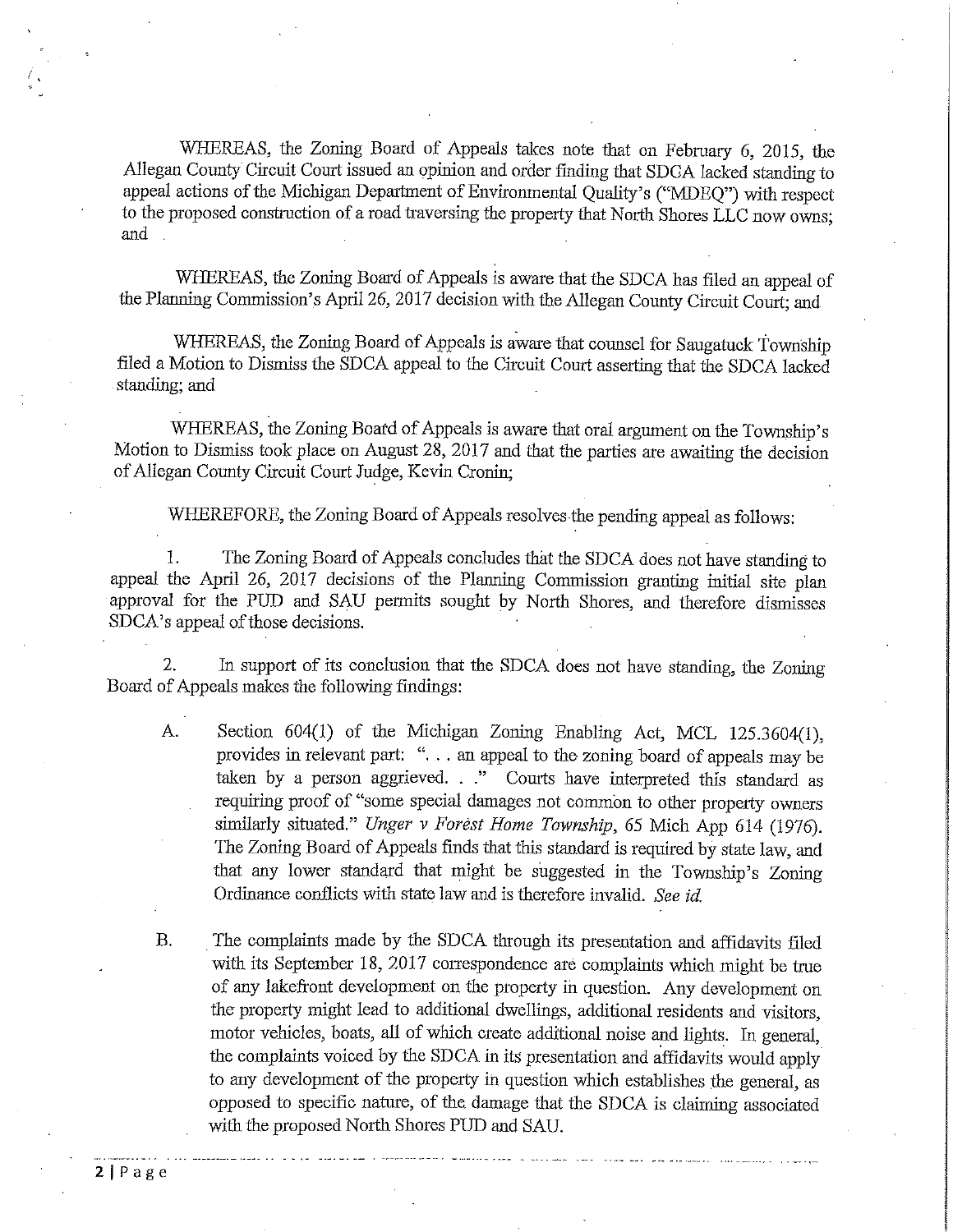- $\mathsf{C}$ . SDCA has not been able to explain satisfactorily how the Township Planning Commission would be able to prevent the development as proposed by North Shores with reference to adverse impact on wetlands or critical dune areas located within the property at issue. The SDCA has not been able to articulate how it would suffer any special damage, different from damage that would allegedly be sustained by the general public, with reference to the development of the subject real estate.
- D. Various details of the proposed development have not been finally approved by the Michigan Department of Environmental Quality.
- The SDCA, in support of its standing argument, provided an affidavit from the Ε. Bily family which owns property adjacent to the property owned by North Shores. However, the Bily family property is not adjacent to the property which is going to be developed. Rather, the site of the cottage owned by the Bily family is approximately 1575 feet from the southernmost boundary of North Shores' proposed PUD and approximately 1,071 feet from the easternmost boundary of North Shores' proposed PUD. Further, most of the easternmost portion of North Shores' proposed PUD will remain in open space, meaning that the Bily cottage would be even further than 1,071 feet from the improvements proposed by North Shores.
- Neither the SDCA nor the Bily family articulated any "special damage" that the  $F.$ Bily family would incur as a result of the development of the PUD or the approval of the special approval use.
- To the extent that the SDCA's standing claim relies upon the affidavit of Patricia G. Birkholz and the fact that the natural area in Saugatuck Dunes State Park is named after her, the ZBA finds that Ms. Birkholz should be congratulated for her work in supporting the creation of a natural area within the State Park. However, the ZBA also concludes that Ms. Birkholz does not maintain an ownership interest in the State park. The State Park and the Patricia Birkholz Nature Area therein is owned by the State of Michigan and managed by the Michigan Department of Natural Resources for the benefit of the general public. Even if North Shores' proposed development had any special impact on the State Park or the natural area contained within the park, the standing to contest the action of the Planning Commission would rest with the State of Michigan through its Department of Natural Resources, not with the SDCA or Ms. Birkholz.
- The remaining affidavits submitted by SDCA allege damages even more remote Η. than those described above, and are therefore insufficient to establish standing.

3. All resolutions in conflict in whole or in part are revoked to the extent of such conflict.

 $3 | P \n 1 | P$